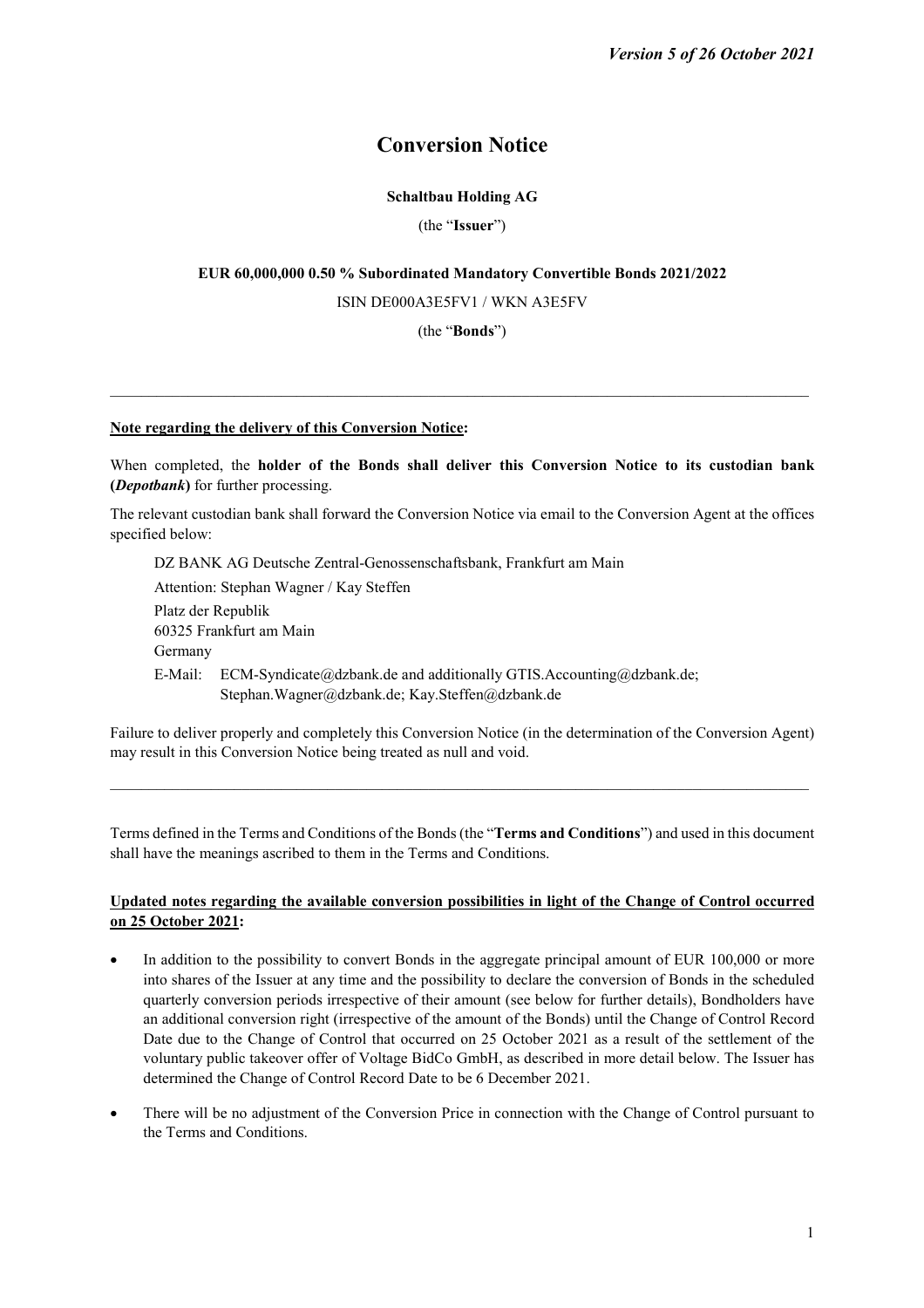## *Conversion of Bonds in connection with the Change of Control*

From the point in time at which the Issuer has informed the Bondholders in accordance with § 11(a)(i) of the Terms and Conditions by publication of a notice on its website about the Change of Control and the Change of Control Record Date, each Bondholder has the right to convert the Bonds held by it into shares of the Issuer, irrespective of the amount, in accordance with the Terms and Conditions by 4:00 p.m. (Frankfurt time) on the Change of Control Record Date (6 December 2021). The effective exercise of the conversion right requires that the duly and fully completed Conversion Notice is received by the Conversion Agent no later than by that time and also that the Bonds to be converted are delivered to the Conversion Agent no later than by that time, as further specified in the Terms and Conditions.

## *Extraordinary Conversion of Bonds in the aggregate principal amount of at least EUR 100,000*

In accordance with the Terms and Conditions, Bondholders may convert their Bonds at any time, i.e. also after the Change of Control Record Date, outside of Excluded Periods if the aggregate principal amount of Bonds, in respect of which the conversion right shall be exercised, is at least EUR 100,000.

# *Conversion of Bonds in an aggregate principal amount of less than EUR 100,000 on a Quarterly Conversion Date*

A conversion of Bonds in an aggregate principal amount of less than EUR 100,000 is, after the Change of Control Record Date, generally only possible during the period from and including the tenth Business Day prior to a Quarterly Conversion Date until and including the Business Day prior to such Quarterly Conversion Date, whereby the valid exercise of the conversion right requires that the duly and fully completed Conversion Notice is received by the Conversion Agent by 4:00 p.m. (Frankfurt time) on the last day of the Conversion Period and the Bonds to be converted are delivered to the Conversion Agent no later than by that time, as further specified in the Terms and Conditions. Quarterly Conversion Dates are 12 November 2021, 12 February 2022, 12 May 2022 and 12 August 2022.

## **Conversion Notice:**

**I/We\*, the account holder(s) named in paragraph 1 below and holder(s) of the Bond(s) specified in paragraph 2 below, hereby exercise the right to convert such Bond(s) into ordinary registered shares with no-par value (***auf den Namen lautende Stückaktien***) of the Issuer ("Shares") as more fully set forth in § 8 of the Terms and Conditions.**

#### **1. Details of account holder(s)**

| Name:                          |  |  |
|--------------------------------|--|--|
| Address <sup>.</sup>           |  |  |
|                                |  |  |
| Domicile (only legal persons): |  |  |
|                                |  |  |

## **2. Aggregate principal amount of Bonds to be converted**

EUR ,000.00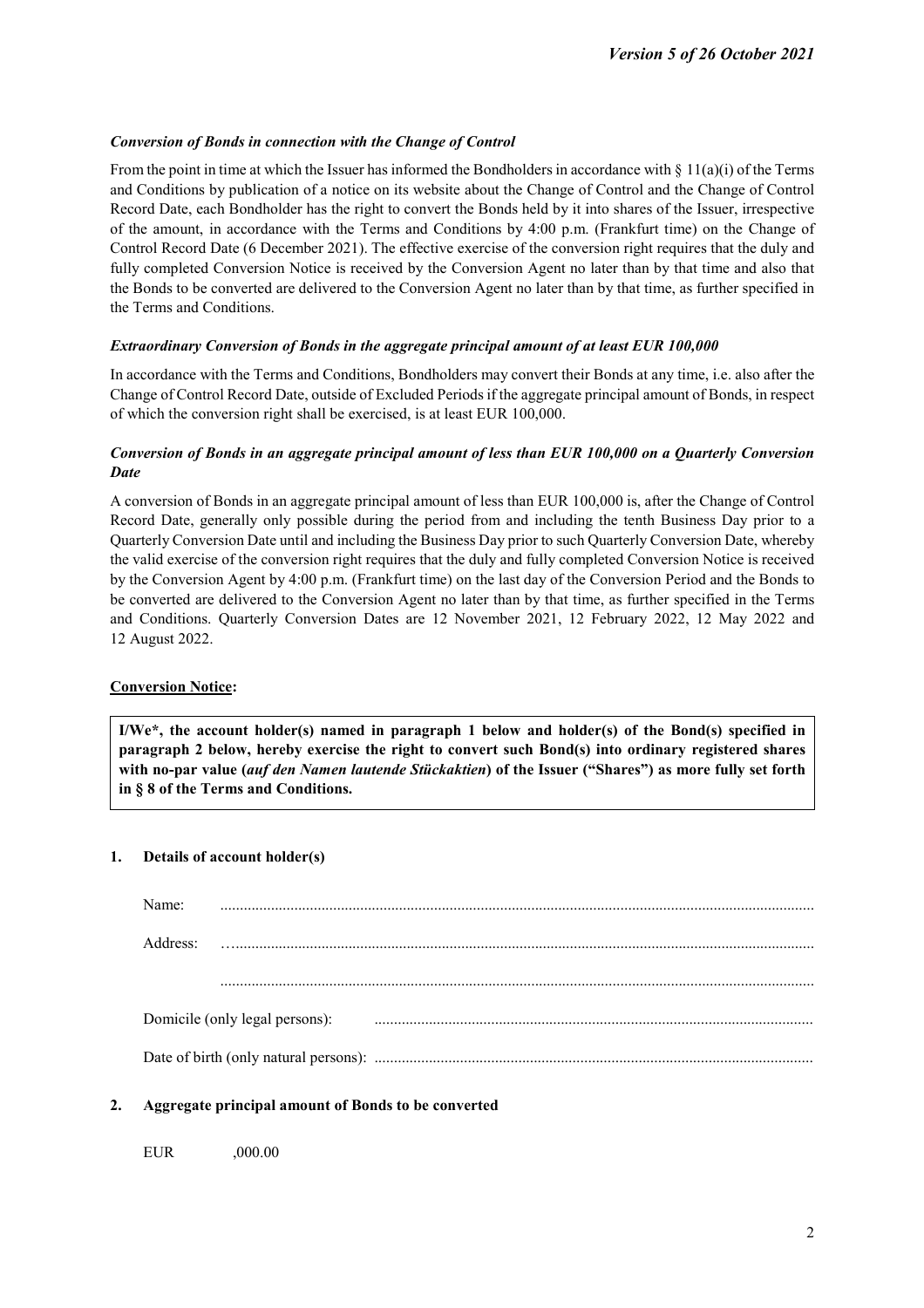# **3. Instructions to the custodian bank**

- a. I/We\* hereby irrevocably authorise and instruct the custodian bank to:
	- debit the principal amount of Bond(s) referred to above from the securities account referred to below on the Conversion Date in relation to Bonds being converted held through Clearstream Frankfurt or a participant thereof; and
	- debit the bank account referred to below with an amount equal to the costs and expenses referred to under Section 3.b. of this Conversion Notice and to pay such amount to the Conversion Agent, respectively, in immediately available funds.

| Name: |  |  |  |  |
|-------|--|--|--|--|
|       |  |  |  |  |
|       |  |  |  |  |
|       |  |  |  |  |
|       |  |  |  |  |

b. Undertaking to pay any taxes or other duties and costs

I/We\* hereby undertake to pay all taxes or other duties and costs, if any, which are imposed in connection with the conversion of the Bonds, and I/we\* hereby authorise the Issuer to deduct any taxes or other duties and costs from any amount payable by the Issuer to me/us\* in connection with the conversion of such Bonds.

## **4. Settlement of the Conversion**

I/We\* irrevocably instruct the Conversion Agent to make arrangements to (i) deliver the relevant number of Shares, and (ii) transfer any cash sum I/we\* are entitled to receive pursuant to the Terms and Conditions, to the following securities account (in case of (i)) and to the following euro denominated cash account (in case of (ii)), each with a bank or other financial intermediary.

| Name:        |  |  |  |  |  |
|--------------|--|--|--|--|--|
|              |  |  |  |  |  |
|              |  |  |  |  |  |
|              |  |  |  |  |  |
|              |  |  |  |  |  |
|              |  |  |  |  |  |
| Euro Account |  |  |  |  |  |
|              |  |  |  |  |  |
| BIC:         |  |  |  |  |  |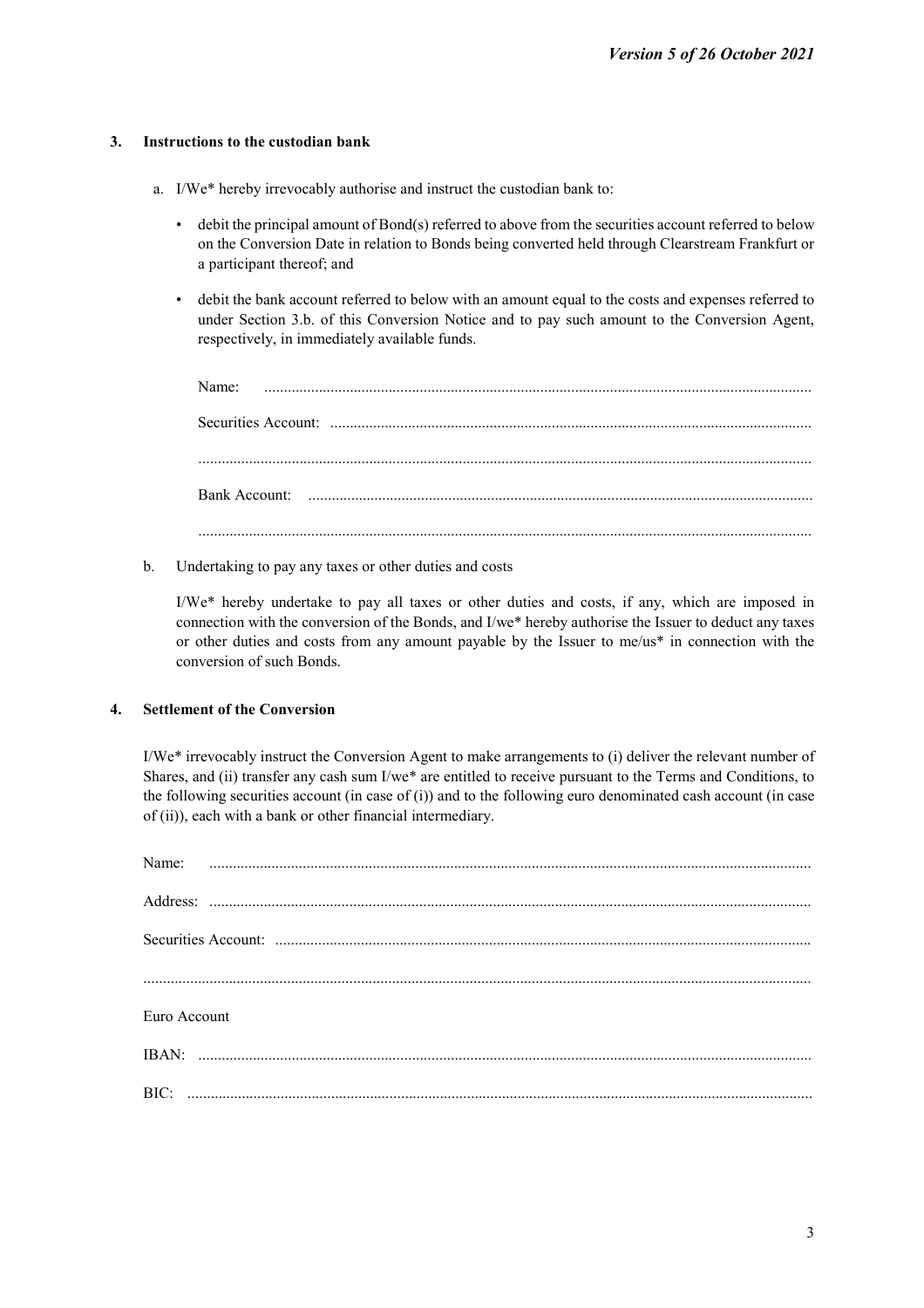# **5. Power of attorney for the Conversion Agent**

I/We\* herewith grant power of attorney to the Conversion Agent to represent me/us\* in accordance with the instructions contained in this Conversion Notice in any way whatsoever in connection with the conversion of the Bonds and in particular to deliver the subscription declaration pursuant to Section 198 of the German Stock Corporation Act (*Aktiengesetz*) to the Issuer.

# **6. Representations**

I/We\* hereby represent and warrant that the Bonds referred to above are free from any liens, charges, encumbrances and other third party rights.

# **7. Certification of beneficial ownership by non-U.S. Persons**

I/We<sup>\*</sup> hereby represent and warrant that I/we<sup>\*</sup> am/are<sup>\*</sup> not, and<sup>\*</sup> I/we<sup>\*</sup> am/are<sup>\*</sup> not exercising the Conversion Right on behalf of, a U.S. Person (as that term is defined in Regulation S under the U.S. Securities Act of 1933, as amended). I/We\* certify that the Conversion Right is being exercised outside the United States (as such term is defined in Regulation S under the U.S. Securities Act of 1933, as amended).

# **8. Authorisation of production in proceedings**

I/We\* hereby authorise the production of this Conversion Notice in any administrative or legal proceedings instituted in connection with the Bond(s) to which this Conversion Notice relates.

 $Date:$ 

Signature:

Account holder or authorized representative